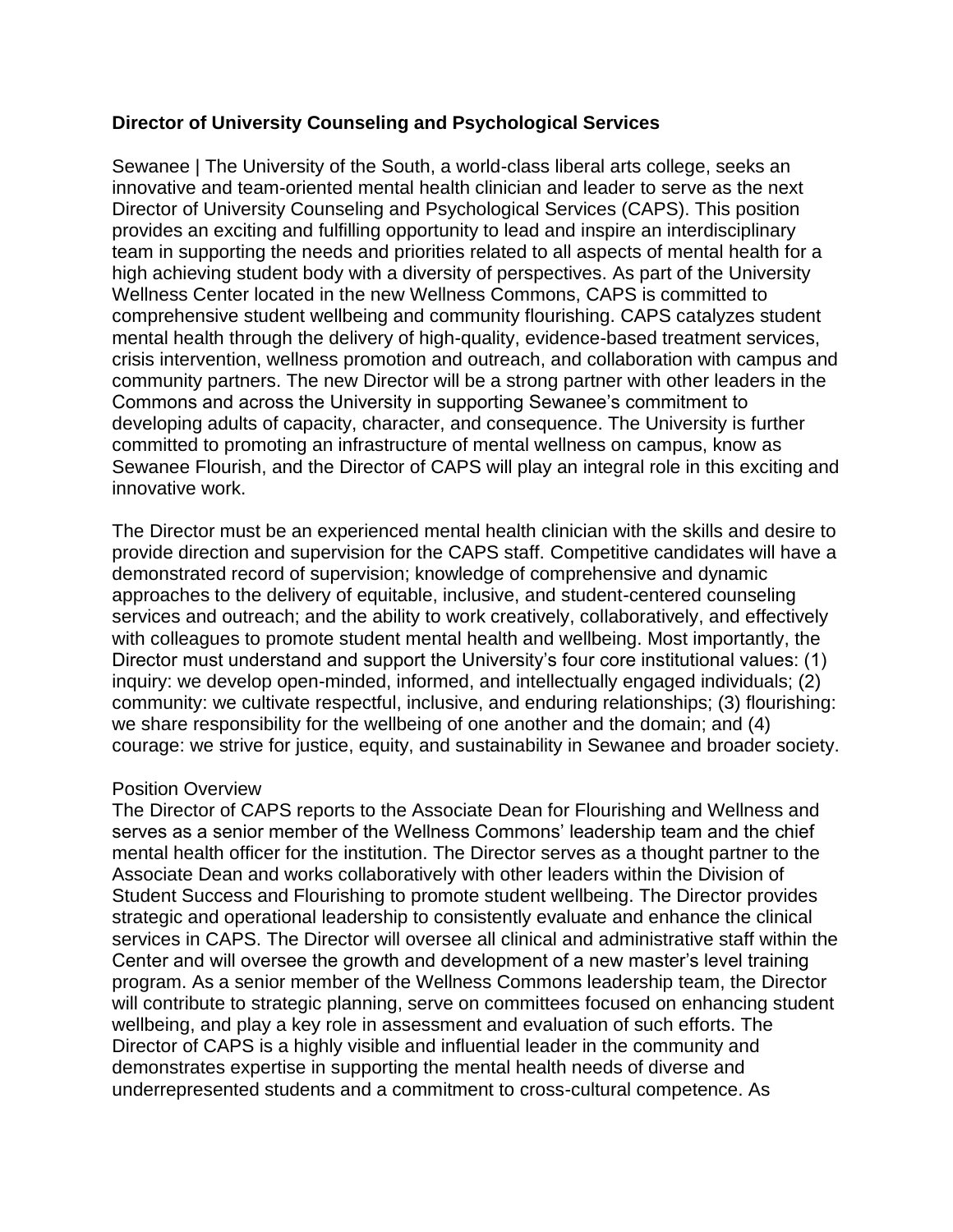demand for CAPS' services increases annually, the Director is committed to innovative and creative strategies to improve equity and access for all students and is adept at advocating for resources internally and externally; the Director will be actively involved in grant writing and research to this end. The Director oversees personnel selection, performance evaluation, program planning and evaluation, and budget planning and management. The Director and members of CAPS staff develop and carry out annual goals and objectives, continuously assessing, monitoring, and improving service offerings in response to the changing needs of the student body. The Director is called upon to provide guidance and appropriate services to the University regarding student mental health emergencies.

## Position Qualifications

• Master's degree in a related field, such as Community/Clinical Mental Health Counseling or Social Work, Ph.D. in clinical or counseling psychology, or Psy.D. in clinical psychology. Ph.D. or Psy.D. must be from an APA accredited program • Minimum of five (5) years of progressive experience, including clinical supervision and

managing clinical programs and services.

• Experience working with presenting concerns typical to diverse student populations (e.g., anxiety, depression, trauma, eating disorders, substance use disorders, adjustment & identity development, and suicidality).

• Appreciation and commitment to diversity, equity, and inclusion, demonstrated efforts in striving for cross-cultural humility, experience in clinical and outreach work with diverse student populations.

• Experience designing well-being and mental health initiatives that incorporate multicultural diversity, inclusivity, and social justice principles.

• Experience in developing and delivering programs and services in a university counseling center or equivalent setting. Skill in examining and reorganizing operations and procedures, formulating policy, and developing and implementing novel systemic strategies and procedures. Experience with telehealth service delivery is preferred.

• Excellent writing skills; experience in quantitative data analysis; experience in grant writing.

• Well-developed public speaking skills.

• Commitment to respond appropriately and in a timely manner to emergency situations.

• Experience and knowledge in the following areas: Title II compliance and best

practices, varied suicide prevention models, and risk management approaches.

• Excellent interpersonal communication, group facilitation, and program development skills.

• Demonstrated ability to work collaboratively with students, faculty, staff, and offcampus stakeholders.

• Ability to develop financial plans and manage resources.

• Strong crisis management skills.

• Knowledge of budgeting, cost estimating, and fiscal management principles and procedures.

• Knowledge of electronic medical records systems (e.g., Point & Click, Titanium)

• Ability to assess outside and in-service training needs, provide related consultation, and arrange/facilitate training seminars.